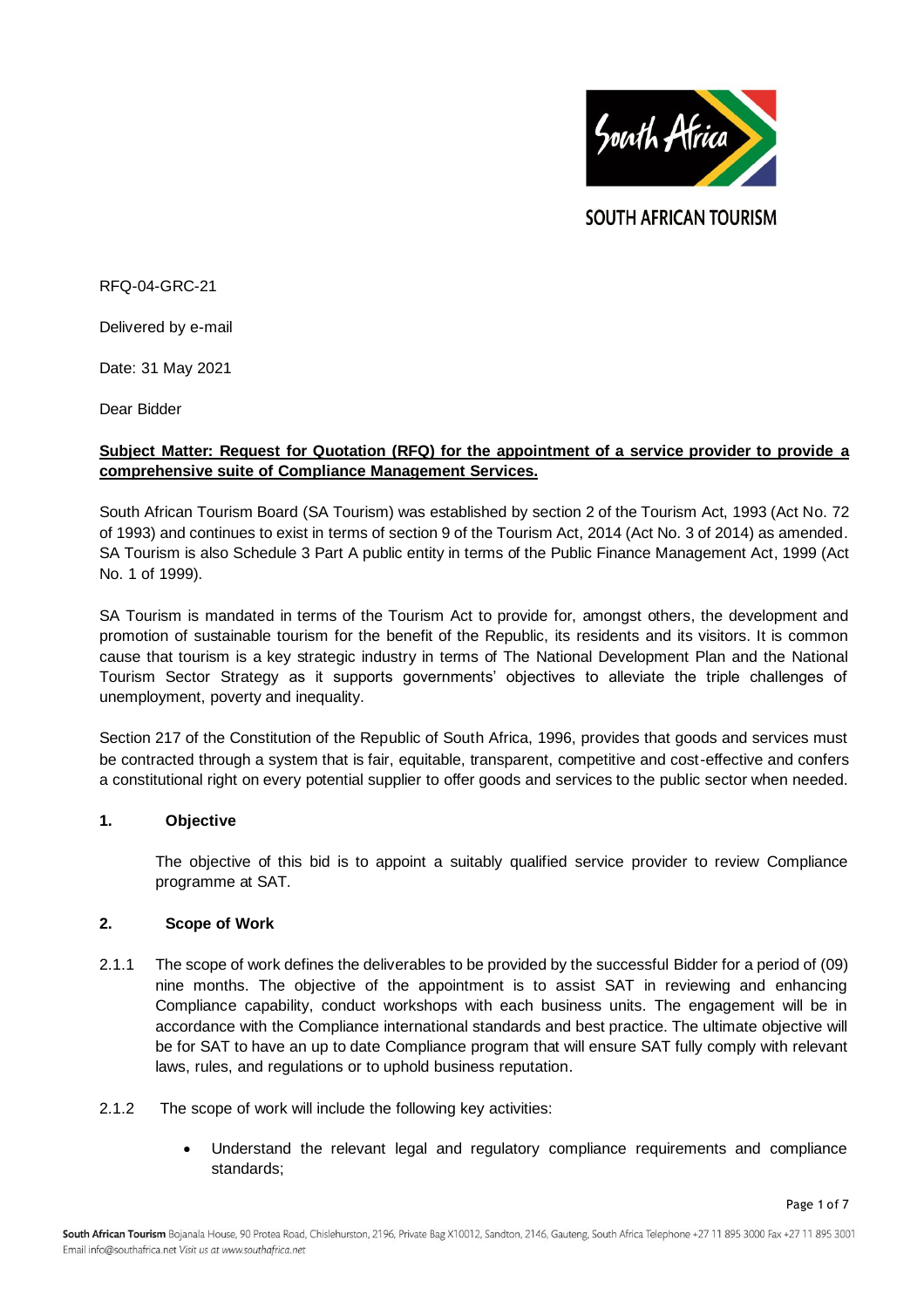- Conduct Legal compliance audits
- Conduct Compliance Programs and Regulatory Mapping
- Develop Compliance Policy and Framework;
- Review Compliance universe list;
- Conduct ad hoc compliance reviews against approved frameworks, standards, policies and regulations;
- Track legislative developments relevant to tourism industry and SA Tourism's.
- Develop compliance risk register
- Develop self-assessment checklist(s) for compliance reporting to Audit and Risk and Board
- Conduct compliance awareness sessions throughout the organisation (approximately 8 sessions).

# **3. Format of proposal**

- 3.1 Bidders must complete and return all the necessary standard bidding documents (SBD's) attached to this request with technical and financial proposals.
- 3.2 Bidders are advised that their proposals should be concise, written in plain English and simply presented in the same order as indicted below:
	- (a) Cover letter introducing your firm and credentials, capacity, capability and experience for this assignment;
	- (b) National Treasury Centralized Supplier Database (CSD) registration summary report with a valid tax status;
	- (c) Valid certified copy of B-BBEE certificate;
	- (d) Bidders must have specific experience and submit at least three recent references (in a form of written proof(s) on their client's letterhead including relevant contact person(s), office telephone & fax number, website and email address) where similar work were undertaken.
	- (e) Overview of the methodology your firm will apply for this assignment;
	- (f) Project/assignment approach and plan which outlines the activities to be undertaken during the process;
	- (g) Outline of the qualifications and related experience of the proposed resources that will be assigned to the matter;
	- (h) Financial proposal to deliver the assignment including any other cost SA Tourism should be aware off for the successful completion of the assignment;
	- (i) Declaration of Interest SBD 4;
	- (j) Preference Point Claim Form SBD 6.1;
	- (k) Declaration of Bidder's Past Supply Chain Management Practices SBD 8; and
	- (l) Independent Bid Determination SBD 9.

# **4. Cost structure and project plan:**

- 4.1 Bidders must submit the total bid price for the assignment based on the skills, resources and time allocated in providing the services.
- 4.2 Bidders should also propose innovation in their technical proposals to keep the cost to a minimum where SA Tourism will still benefit from the best possible qualitative outcome. SA Tourism reserves the right to request additional information or clarity on cost proposals prior to the evaluation thereof.

# **5. Evaluation Method**

5.1 The evaluation process of bids will comprise of the following phases: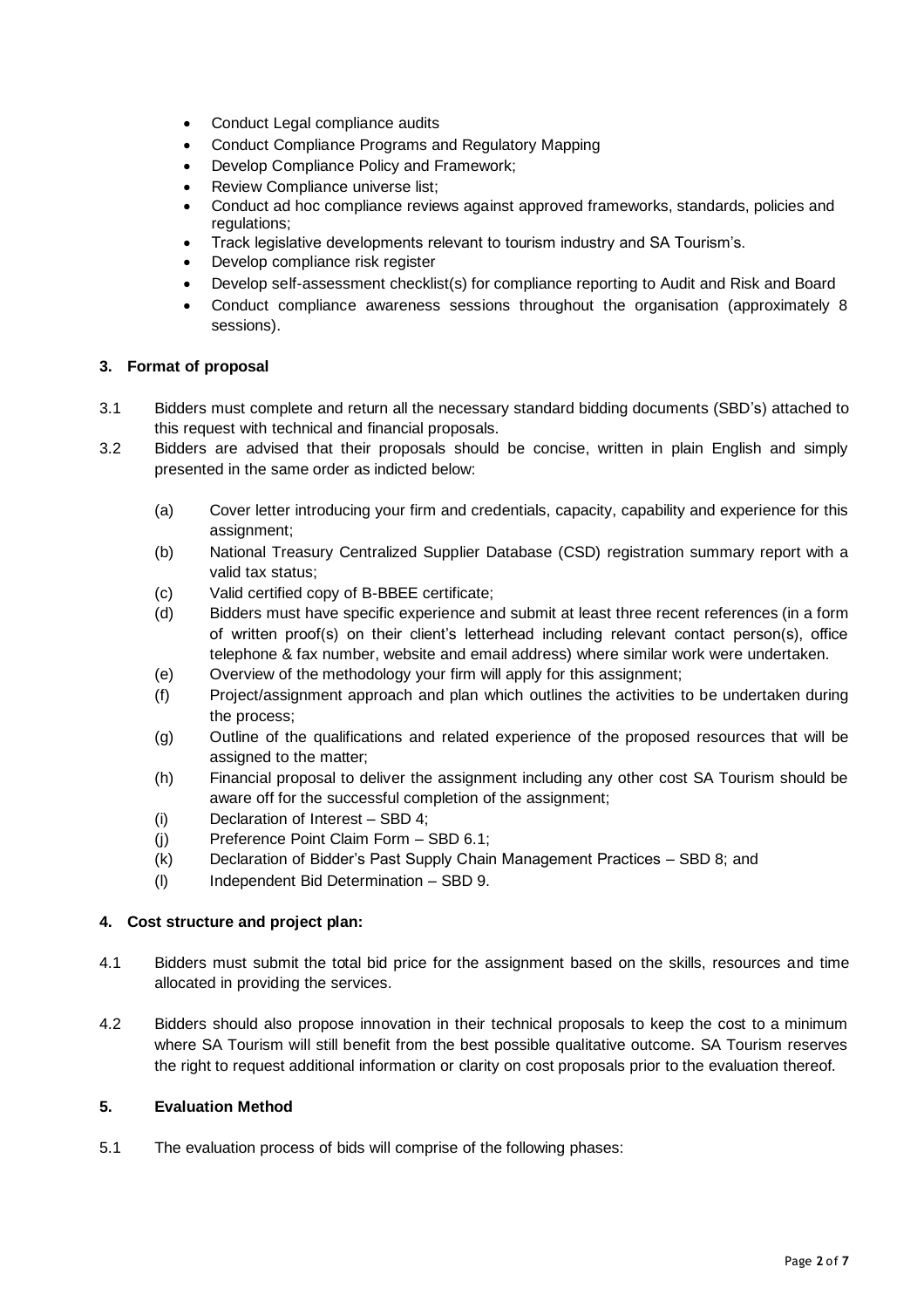| <b>Phase 1</b>                                                              | Phase 2                                              | Phase 3                                                                                                                                                                                                                                                                                                                                                                                                      |
|-----------------------------------------------------------------------------|------------------------------------------------------|--------------------------------------------------------------------------------------------------------------------------------------------------------------------------------------------------------------------------------------------------------------------------------------------------------------------------------------------------------------------------------------------------------------|
| Administration and Functionality<br>bid<br><b>Mandatory</b><br>requirements |                                                      | <b>Price and B-BBEE</b>                                                                                                                                                                                                                                                                                                                                                                                      |
| Compliance with<br>administration and<br>mandatory bid<br>requirements.     | Bids will be evaluated in terms of<br>functionality. | that have<br>bidders<br>The<br>successfully<br>(a)<br>progressed through to Phase 2 will be<br>evaluated in accordance with the 80/20<br>preference point system contemplated in<br>the Preferential Procurement<br>Policy<br>Framework Act, 2000<br>80 points will be awarded for price while 20<br>(b)<br>points will be allocated for preference<br>points for BBBEE as prescribed in the<br>regulations. |

4.2 Points awarded for functionality:

| <b>Rating</b>                                                                                                                       |               |                |                |                         | <b>Weight</b>  |    |
|-------------------------------------------------------------------------------------------------------------------------------------|---------------|----------------|----------------|-------------------------|----------------|----|
| <b>EVALUATION CRITERIA</b>                                                                                                          | 1             | $\overline{2}$ | $\overline{3}$ | $\overline{\mathbf{4}}$ | $\overline{5}$ |    |
| The Bids will be evaluated on a scale of $1 - 5$ in accordance with the criteria below.                                             |               |                |                |                         |                |    |
| The rating will be as follows: $1 = \text{Very poor}, 2 = \text{Poor}, 3 = \text{Good}, 4 = \text{Very good}, 5 = \text{Excellent}$ |               |                |                |                         |                |    |
| Approach and ability to meet deliverables:                                                                                          |               |                |                |                         |                |    |
| Bidders must provide a detailed description of how they intend executing the services from                                          |               |                |                |                         |                |    |
| inception to completion. This must include:                                                                                         |               |                |                |                         |                |    |
| (a) Project plan with clear timelines and a process to be followed to undertake the tasks                                           |               |                |                |                         |                |    |
| $= 5$ points                                                                                                                        |               |                |                |                         | 30             |    |
| (b) Outline the process of developing Compliance management universe list = 10 points                                               |               |                |                |                         |                |    |
| (c) Outline the process of developing Compliance universe policy and framework = $10$                                               |               |                |                |                         |                |    |
| points                                                                                                                              |               |                |                |                         |                |    |
| (d) Outline process of developing compliance risk assessment $=$ 5 points                                                           |               |                |                |                         |                |    |
| Bidders relevant experience and knowledge The bidder must demonstrate at least 5 years'                                             |               |                |                |                         |                |    |
| experience and expertise in the field of compliance management. Kindly provide a table of                                           |               |                |                |                         |                |    |
| current and previous contracts relating to Compliance indicating the client and contract                                            |               |                |                |                         |                |    |
| duration                                                                                                                            |               |                |                |                         |                |    |
| Scoring Guide:                                                                                                                      |               |                |                |                         |                | 20 |
| 0 years' experience                                                                                                                 | $= 0$ Point   |                |                |                         |                |    |
| 2 years' experience<br>$= 5$ Points                                                                                                 |               |                |                |                         |                |    |
| 3 years' experience                                                                                                                 | $= 10$ Points |                |                |                         |                |    |
| 4 years' experience                                                                                                                 | $= 15$ Points |                |                |                         |                |    |
| 5 years' or more experience = 20 Points                                                                                             |               |                |                |                         |                |    |
| <b>Company track record:</b>                                                                                                        |               |                |                |                         |                |    |
| The Bidders are required to provide minimum three (3) contactable client reference letters                                          |               |                |                |                         |                |    |
| where its services can be verified. Reference letters should be presented in a form of a written                                    |               |                |                |                         |                |    |
| letter on an official letterhead from clients where similar services have been provided and                                         |               |                |                |                         |                |    |
| should not be older than three (3) years. No appointment letters from clients will be accepted                                      |               |                |                |                         | 20             |    |
| as reference letters.                                                                                                               |               |                |                |                         |                |    |
| It is ideal that the reference letters be same with the appointment letters above and from the                                      |               |                |                |                         |                |    |
| respective companies.                                                                                                               |               |                |                |                         |                |    |
| One $(1)$ reference letter =1                                                                                                       |               |                |                |                         |                |    |
| Two $(2)$ reference letter = 3                                                                                                      |               |                |                |                         |                |    |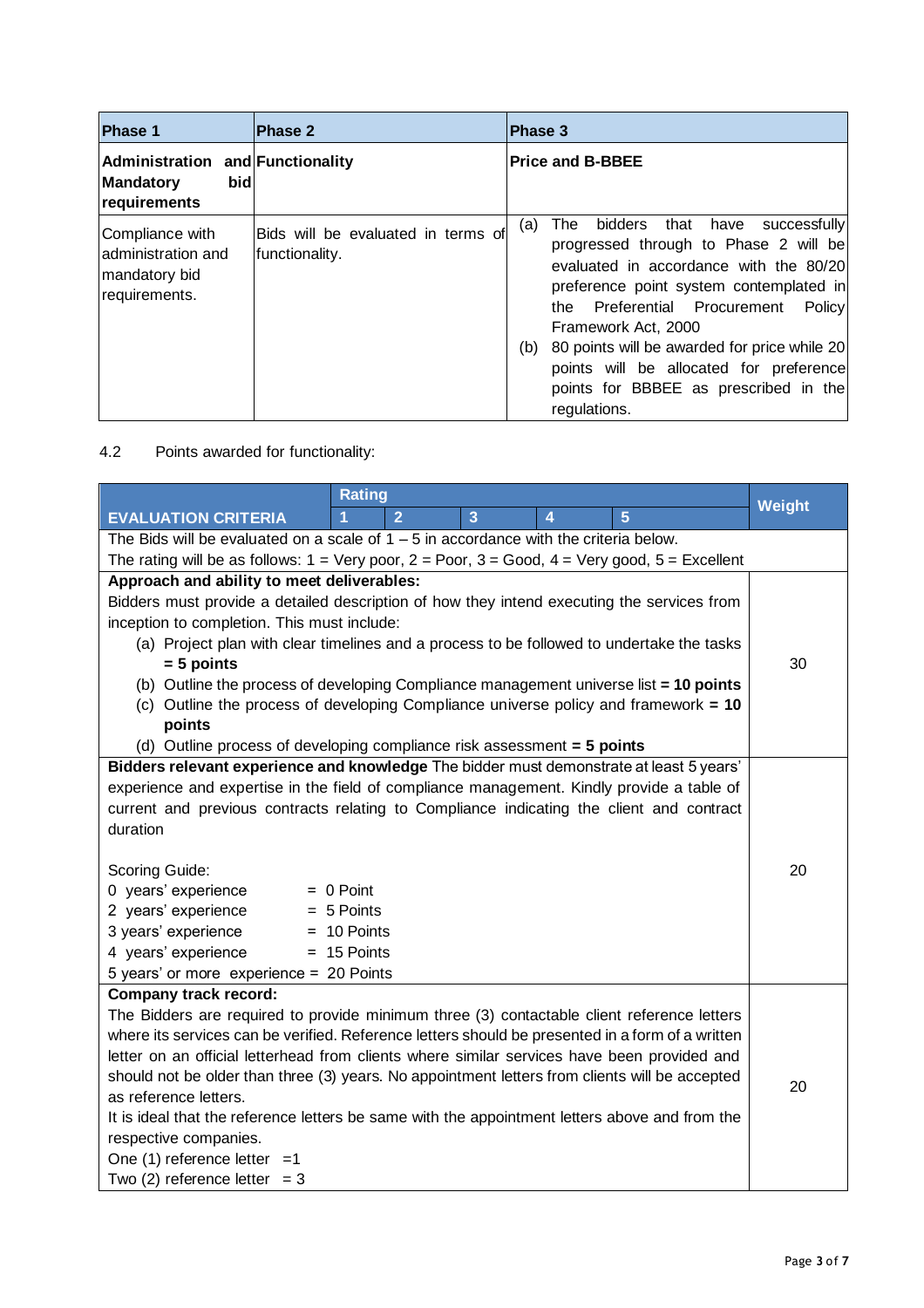| Three (3) reference letters = $5$                                                                                                                                                                  |    |  |  |  |
|----------------------------------------------------------------------------------------------------------------------------------------------------------------------------------------------------|----|--|--|--|
| Four (4) reference letters = $10$                                                                                                                                                                  |    |  |  |  |
| Five (5) reference letters 15                                                                                                                                                                      |    |  |  |  |
| Six $(6)$ or more reference letters = 20                                                                                                                                                           |    |  |  |  |
| Registration or membership with the Compliance Institute of Southern Africa                                                                                                                        |    |  |  |  |
| Expertise of proposed resources to be assigned to the project:                                                                                                                                     |    |  |  |  |
| Proposed team leader should have:<br>Compliance/ Legal/ Law Degree/ Diploma = 5                                                                                                                    |    |  |  |  |
| Certificate in Compliance<br>$= 5$                                                                                                                                                                 | 10 |  |  |  |
| Experience of proposed resources to be assigned to the project:                                                                                                                                    |    |  |  |  |
| Proven experience of proposed resources to be deployed to provide the services.                                                                                                                    |    |  |  |  |
| Detailed CVs of proposed team must be submitted which must elaborate on areas that they<br>were involved in.                                                                                       |    |  |  |  |
| The team leader should have at least 5 years' experience or more in developing or reviewing<br>Compliance Program. The team members should demonstrate evidence of working in similar<br>projects. |    |  |  |  |
| $= 5$<br>0 up to 5 years' experience                                                                                                                                                               |    |  |  |  |
| 5 years and more experience<br>$= 10$                                                                                                                                                              |    |  |  |  |
| TOTAL POINTS FOR FUNCTIONALITY                                                                                                                                                                     |    |  |  |  |
| A threshold of 80% is applicable.                                                                                                                                                                  |    |  |  |  |

**"functionality"** means the measurement according to predetermined norms, as set out in the bid documents, of a service or commodity that is designed to be practical and useful, working or operating, considering, among other factors, the quality, reliability, viability and durability of a service and the technical capacity and ability of a bidder.

- I. Bids will be evaluated strictly according to the bid evaluation criteria stipulated in this section.
- II. Bidders must, as part of their bid documents, submit supportive documentation for all functional requirements. The official responsible for scoring the respective bids will evaluate and score all bids based on bid submissions and the information provided.
- III. The score for functionality will be calculated in terms of the 1 5 rating scale as shown in the functionality criteria matrix under paragraph 4.2.
- IV. The value scored for each criterion will be multiplied with the specified weighting for the relevant criterion to obtain the marks scored for each criterion. These scores will be added and expressed as a fraction of the best possible score for all criteria.
- V. The points for functionality and the points for B-BBEE level of contribution will be added together and the proposal from the bidder which meets the highest score will be deemed the preferred proposal.

# 4.3 **Awarding of Points for Price and Broad-Based Black Economic Empowerment**

The bidders that have successfully progressed through to Phase 3 (bidders who meet the minimum threshold for the functionality of 80%) will be evaluated in accordance with the 80/20 preference point system contemplated in the Preferential Procurement Policy Framework Act, 2000 and the Preferential Procurement Regulations of 2017.

80 points will be awarded for price while 20 points will be allocated for preference points for BBBEE as prescribed in the regulations.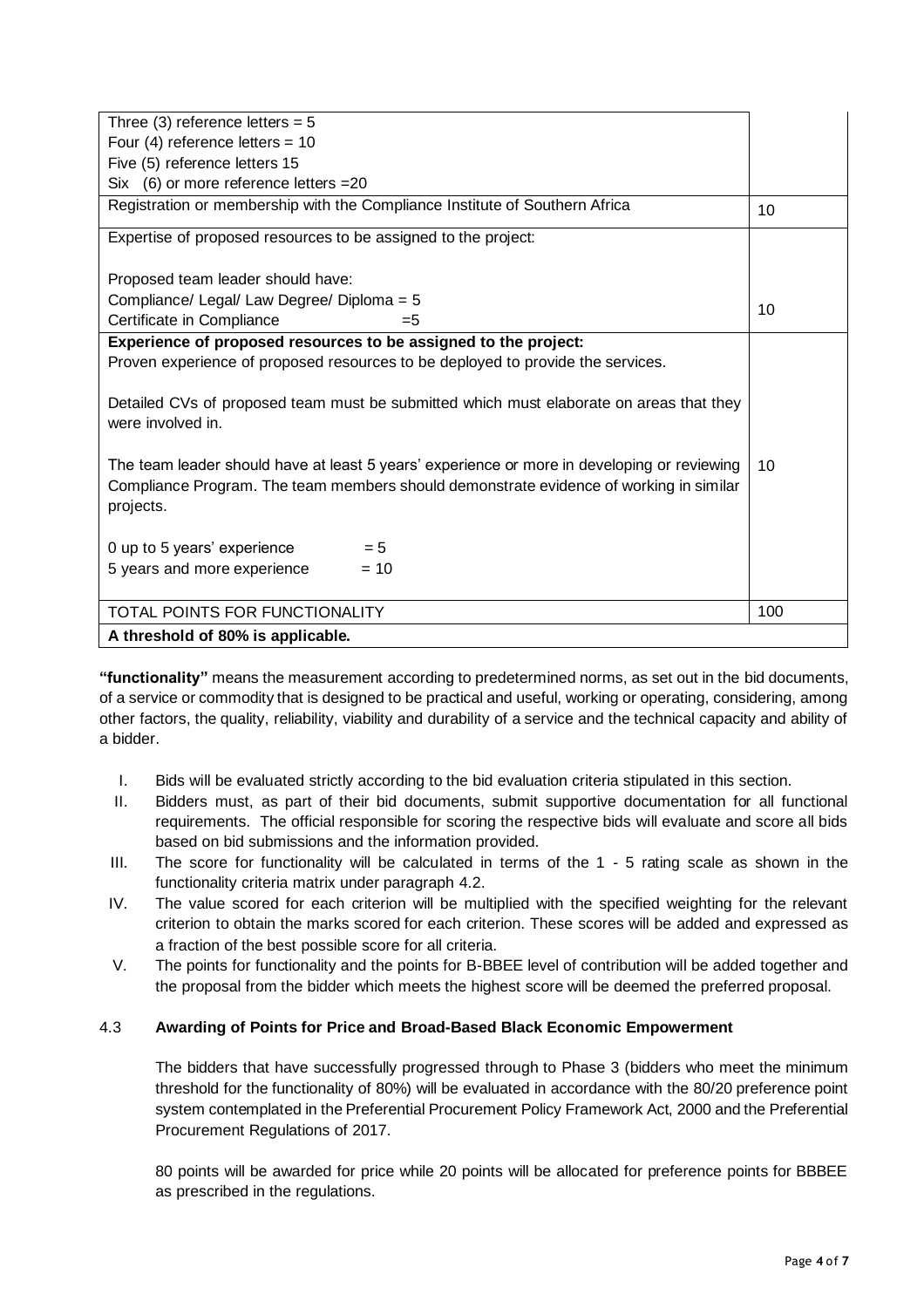Points for B-BBEE level of contribution will be awarded in accordance with the below table: -

| <b>B-BBEE Status Level of Contributor</b> | <b>Number of Points</b> |  |  |
|-------------------------------------------|-------------------------|--|--|
|                                           | 20                      |  |  |
| $\overline{2}$                            | 18                      |  |  |
| 3                                         | 14                      |  |  |
| 4                                         | 12                      |  |  |
| 5                                         | 8                       |  |  |
| 6                                         | 6                       |  |  |
| 7                                         | 4                       |  |  |
| 8                                         | $\overline{2}$          |  |  |
| Non-compliant contributor                 |                         |  |  |

# 4.4 **Adjudication and Final Award of Bid**

The successful bidder will usually be the service provider scoring the highest number of points for comparative price and BBEE level of contribution or it may be a lower scoring bid on justifiable grounds or no award at all.

# **5. National Treasury Centralized Supplier Registration and B-BBEE Certificates**

- 5.1 All bid submissions must include a copy of successful registration on National Treasury's Centralized Supplier Database (CSD) with a valid tax clearance status and an original or certified copy of a B-BBEE verification certificate (if you have been assessed).
- 5.2 Proposals which do not include these documents will not be considered.

## **6. Deadline for submission**

All proposals must be e-mailed, in PDF format, to [evah@southafrica.net](mailto:evah@southafrica.net) no later than 14h00 on Monday, 14 June 2021 and should remain valid for at least 1 month after the closing date.

# **7. Confidentiality**

The request for a technical and cost proposal and all related information shall be held in strict confidence by bidders and usage of such information shall be limited to the preparation of the bid. All bidders are bound by a confidentially agreement preventing the unauthorized disclosure of any information regarding SA Tourism or of its activities to any other organization or individual. The bidders may not disclose any information, documentation or products to other clients without written approval of SA Tourism.

#### **8. Terms of engagement**

Prior to commencing with the assignment, the successful bidder will be required to meet with the SA Tourism's Head of Risk to finalize the statement of work (SOW) and criteria for approval.

#### **9. Payments**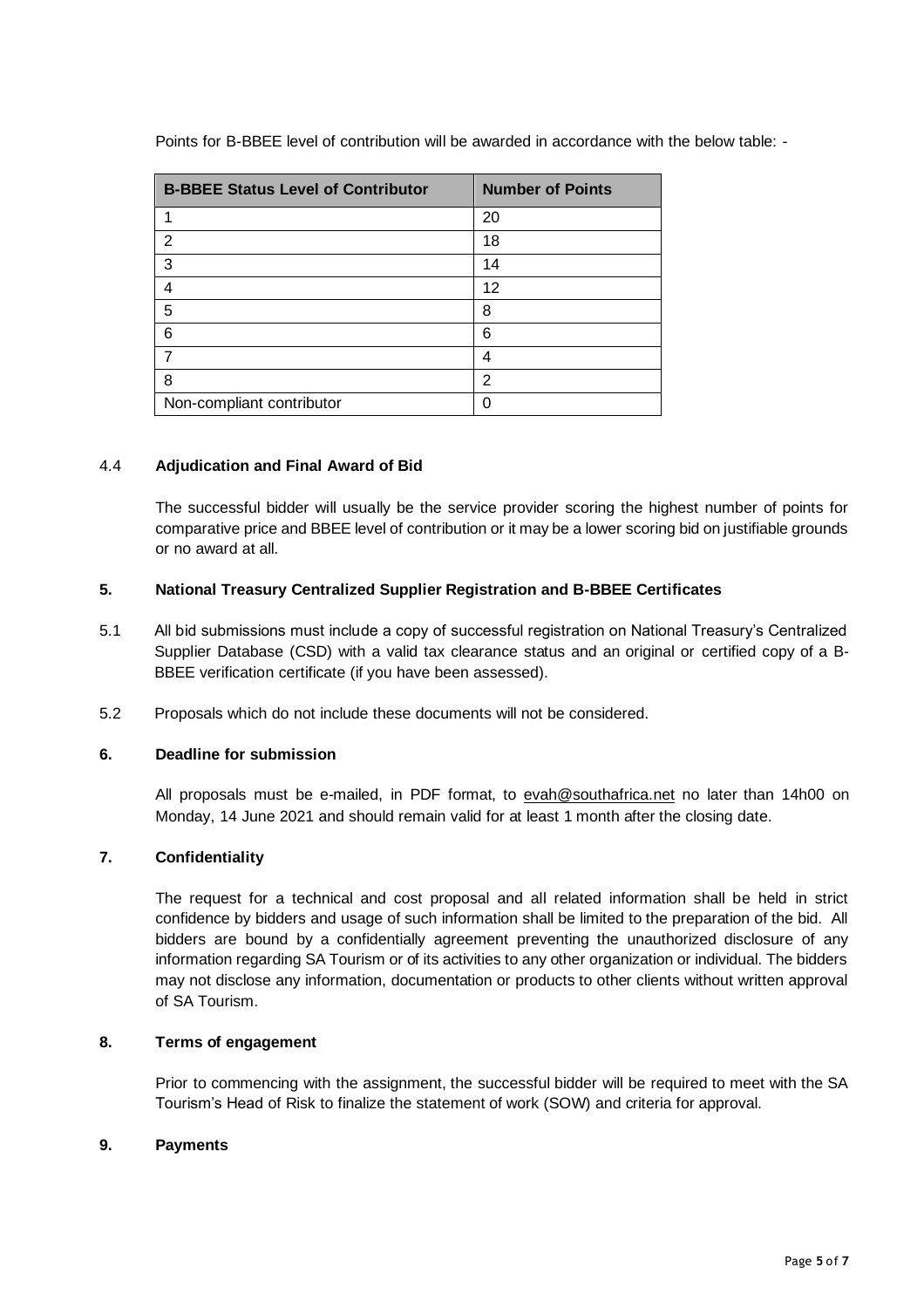- 9.1 No advance payments will be made in respect of this assignment. Payments shall be made in terms of the deliverables as agreed upon and shall be made strictly in accordance with the prescripts of the PFMA (Public Finance Management Act, 1999. Act 1 of 1999).
- 9.2 The successful bidder shall after completion of the contract, invoice SA Tourism for the services rendered. No payment will be made to the successful bidder unless an invoice complying with section 20 of VAT Act No 89 of 1991 has been submitted to SA Tourism.
- 9.3 Payment shall be made into the bidder's bank account normally 30 days after receipt of an acceptable, valid invoice.

# **10. Non-compliance with delivery terms**

The successful bidder must ensure that the work is confined to the scope as defined and agreed to. As soon as it becomes known to the bidder that they will not be able to deliver the services within the delivery period and/or against the quoted price and/or as specified, SA Tourism's Head of Risk Management must be given immediate written notice to this effect.

#### **11. Retention**

Upon completion of the assignment and / or termination of the agreement, the successful bidder shall on demand hand over to SA Tourism's Head of Risk Management all documentation, information, etc… relevant to the assignment without the right of retention.

#### **12. Cost**

The bidder will bear all the costs associated with the preparation of the response and no costs or expenses incurred by the bidder will be borne by SA Tourism.

# **13. Cancellation of the request for a technical and cost proposal**

- 13.1 SA Tourism may, prior to the award of the bid, have the right to cancel the bid if:
	- (a) Due to changed circumstances, there is no longer a need for the service; or
	- (b) Funds are no longer available to cover the part and/or total envisaged expenditure; or
	- (c) No acceptable bids are received.
- 13.2 SA Tourism reserves the right to withdraw this request for technical and cost proposals, to amend the term or to postpone this work by email notice to all parties who have received this request.

#### **14. Clarification**

Any clarification required by a bidder regarding the meaning or interpretation of the Terms of Reference, or any other aspect concerning this request for technical and cost proposals, is to be requested in writing from the Sourcing Manager.

Thanking you and looking forward to your proposal in this regard.

Yours in Tourism